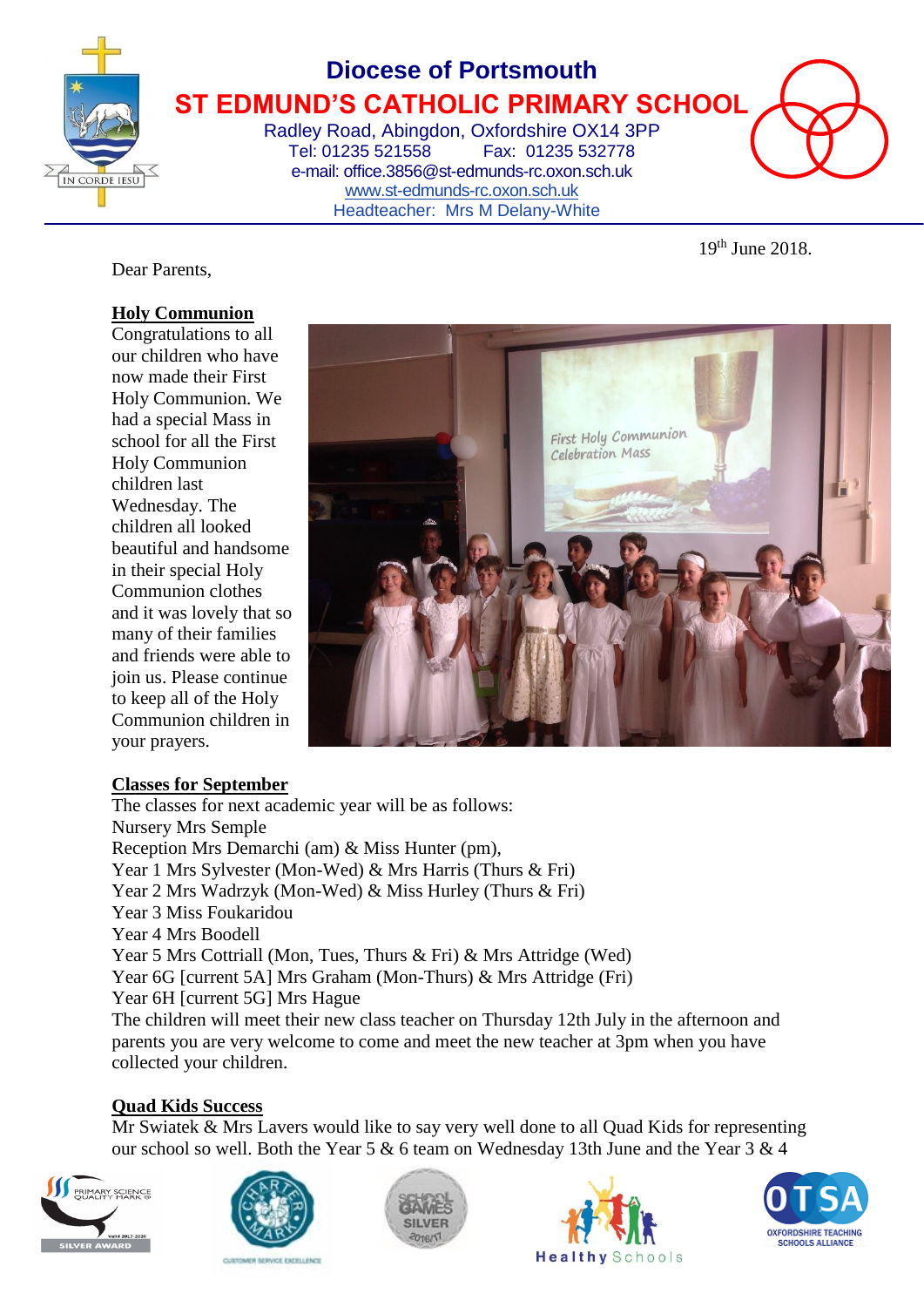

# **Diocese of Portsmouth ST EDMUND'S CATHOLIC PRIMARY SCHOOL**

Radley Road, Abingdon, Oxfordshire OX14 3PP Tel: 01235 521558 Fax: 01235 532778 e-mail: office.3856@st-edmunds-rc.oxon.sch.uk [www.st-edmunds-rc.oxon.sch.uk](http://www.st-edmunds-rc.oxon.sch.uk/) Headteacher: Mrs M Delany-White

team on Thursday 14th June achieved a very high standard and were a credit to our school. Both teams did so well that they will now take part in the finals at Tilsley Park on Wednesday 20th June. Thankfully, OLA who kindly transport our children to and from our sporting events, are able to do so again this week. With all their great hard work and sportsmanship, I'm sure they will do well in the finals as well. So good luck to Divine, Bari, Kevin, Nevin, Michael, Joanna, Florence, Matilda, Inez and Gaby from Year 3 & 4. Good luck also to Filipe, Jeremiah, Gregory, Cameron, Kuba, Maizie, Karolina, Nicole, Mille and Carmen from Year 5 & 6.

### **Fundraising Request**

I have received the following message from one of our parents which I do hope many of you will be able to support:

*As you know the Ronald Mc Donald house was invaluable to us allowing us to have 'normal family time' together during Freddie's long hospital admission. It really does create a home from home and was our little sanctuary. The children celebrated Halloween and Christmas in the house and have lots of great memories, the novelty didn't wear off for them, they loved staying over.*

*Tom and I have decided to do the whole hog: a 10km obstacle race in September as we all wanted to give something back to the house. Not sure I will survive as I currently can't run down the road without getting out of breath but we are in training, Cerys on her bike cheering me on.*

*Here is the link with the details:*

<https://www.justgiving.com/fundraising/marie-spruce2>

*If you are able to support us in anyway sharing our sponsorship, we would be really grateful. Thanks so much,*

*Marie Spruce*

## **100 Club Winners**

The winning numbers in the June draw of the Governors' Fund 100+ Club were:

1st Prize (£30) Fr Jamie Mcgrath 2nd Prize (£20) Nissange De Silva 3rd Prize (£10) Ann Rowe

The next draw will be on Friday 6th July and if you would like to join the 100+ Club, numbers are still available and cost £8.75 for the remaining 7 draws.

Yours sincerely, Mrs Delany-White









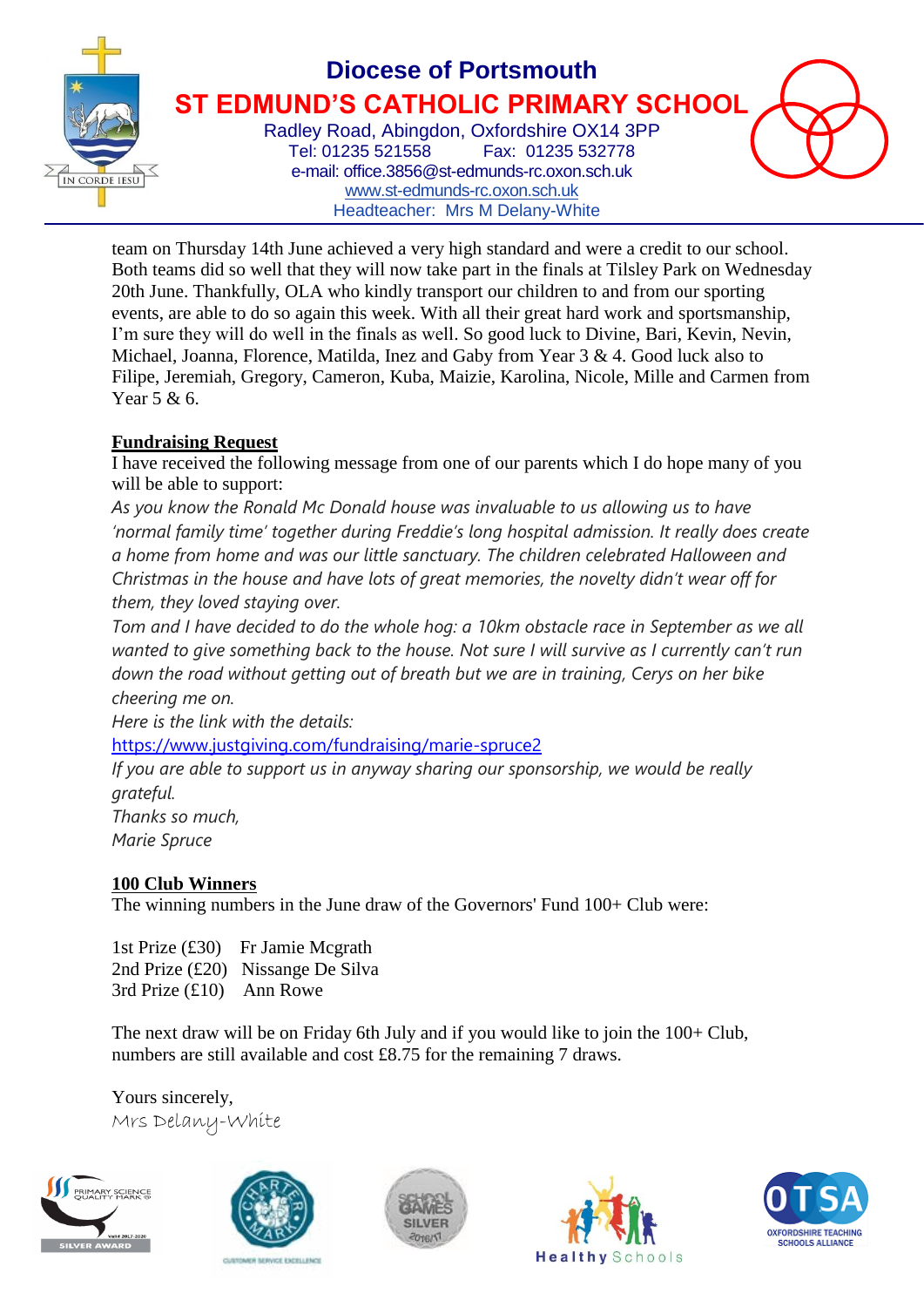

## **Diocese of Portsmouth**

**ST EDMUND'S CATHOLIC PRIMARY SCHOOL**

Radley Road, Abingdon, Oxfordshire OX14 3PP<br>Tel: 01235 521558 Fax: 01235 532778 Fax: 01235 532778 e-mail: office.3856@st-edmunds-rc.oxon.sch.uk [www.st-edmunds-rc.oxon.sch.uk](http://www.st-edmunds-rc.oxon.sch.uk/) Headteacher: Mrs M Delany-White



#### Diary Dates- **PLEASE KEEP THESE HANDY**

| <b>St Edmund's Catholic Primary School</b> |                    |                                                         |  |
|--------------------------------------------|--------------------|---------------------------------------------------------|--|
| <b>DIARY DATES 2017/18</b>                 |                    |                                                         |  |
| <b>Date</b>                                |                    | Event                                                   |  |
| Every week in term time:                   |                    | Stay & Sing 9-9:30am Wednesdays                         |  |
| Parents' Prayer Group 9-9:30am Fridays     |                    |                                                         |  |
| Monday, 18 <sup>th</sup> June              | 11-4:30pm          | KS2 cricket competition at Thomas Reade                 |  |
|                                            | pm                 | New Reception children's 1 <sup>st</sup> visit          |  |
| Tuesday 19th June                          | pm                 | New nursery children's 1 <sup>st</sup> visit            |  |
|                                            |                    | Didcot Girls School Transition day                      |  |
| Wednesday, 20 <sup>th</sup> June           |                    | Alternative Didcot Girls School Transition day          |  |
|                                            | 10:45-2pm          | Quad Kids finals at Tilsley Park; Year 3 & 4 & Year 5 & |  |
|                                            |                    | 6 teams                                                 |  |
|                                            |                    | Year 4 Sulgrave Manor trip                              |  |
|                                            | 2:20 <sub>pm</sub> | Year 5A Class assembly                                  |  |
| Thursday 21 <sup>st</sup> June             |                    | Annual Schools' Mass in Portsmouth                      |  |
|                                            | $9-3pm$            | Year 3 trip to Living Rainforest                        |  |
| Friday, 22 <sup>nd</sup> June              | 9:30-11am          | Nursery Stay & Play- summer theme                       |  |
|                                            | pm                 | <b>House Cross Country Finals</b>                       |  |
|                                            | 2:20 <sub>pm</sub> | Gold Book Assembly                                      |  |
| Monday, 25 <sup>th</sup> June              | pm                 | New Reception children's 2 <sup>nd</sup> visit          |  |
| Tuesday 26 <sup>th</sup> June              |                    | New nursery children's 2 <sup>nd</sup> visit            |  |
|                                            |                    | Year 2 to Abingdon School                               |  |
| Wednesday 27 <sup>th</sup> June            |                    | John Mason, Larkmead & Fitzharrys Transition Day        |  |
|                                            |                    | Year 5 trip to Millets Farm                             |  |
|                                            | 2:20 <sub>pm</sub> | Year 3 Class Assembly                                   |  |
| Thursday 28 <sup>th</sup> June             |                    | Extra transition day for Larkmead School                |  |
| Friday 29 <sup>th</sup> June               | 2pm                | St Peter & Paul Mass in school- all welcome             |  |
| Sunday 1st July                            |                    | St Edmund's Parish Day                                  |  |
| Monday 2 <sup>nd</sup> July                |                    | <b>Magic Maths Week</b>                                 |  |
|                                            |                    | Didcot Girls School Induction day                       |  |
| Tuesday 3rd July                           |                    | Alternative Didcot Girls School Induction day           |  |
|                                            |                    | Magic Maths Fayre at Larkmead School                    |  |
| Wednesday 4 <sup>th</sup> July             | am                 | Year 5 at Larkmead School, Science morning              |  |
|                                            | am                 | Year 4 to John Mason School, Vikings workshop           |  |
|                                            | am                 | Year 5/6 girls County swimming finals, Radley College   |  |
|                                            | am                 | KS1 Quad Kids athletics                                 |  |
|                                            | 2:20 <sub>pm</sub> | Year 2 Class Assembly                                   |  |
| Friday, 6 <sup>th</sup> July               | pm                 | House netball & football competitions                   |  |
| Monday, 9 <sup>th</sup> July               |                    | Early Years trip to 4Kingdoms, Newbury                  |  |
| Tuesday 10 <sup>th</sup> July              | 6fpm               | Summer music concert                                    |  |
| Thursday 12 <sup>th</sup> July             | am                 | Sports Day & family picnic                              |  |